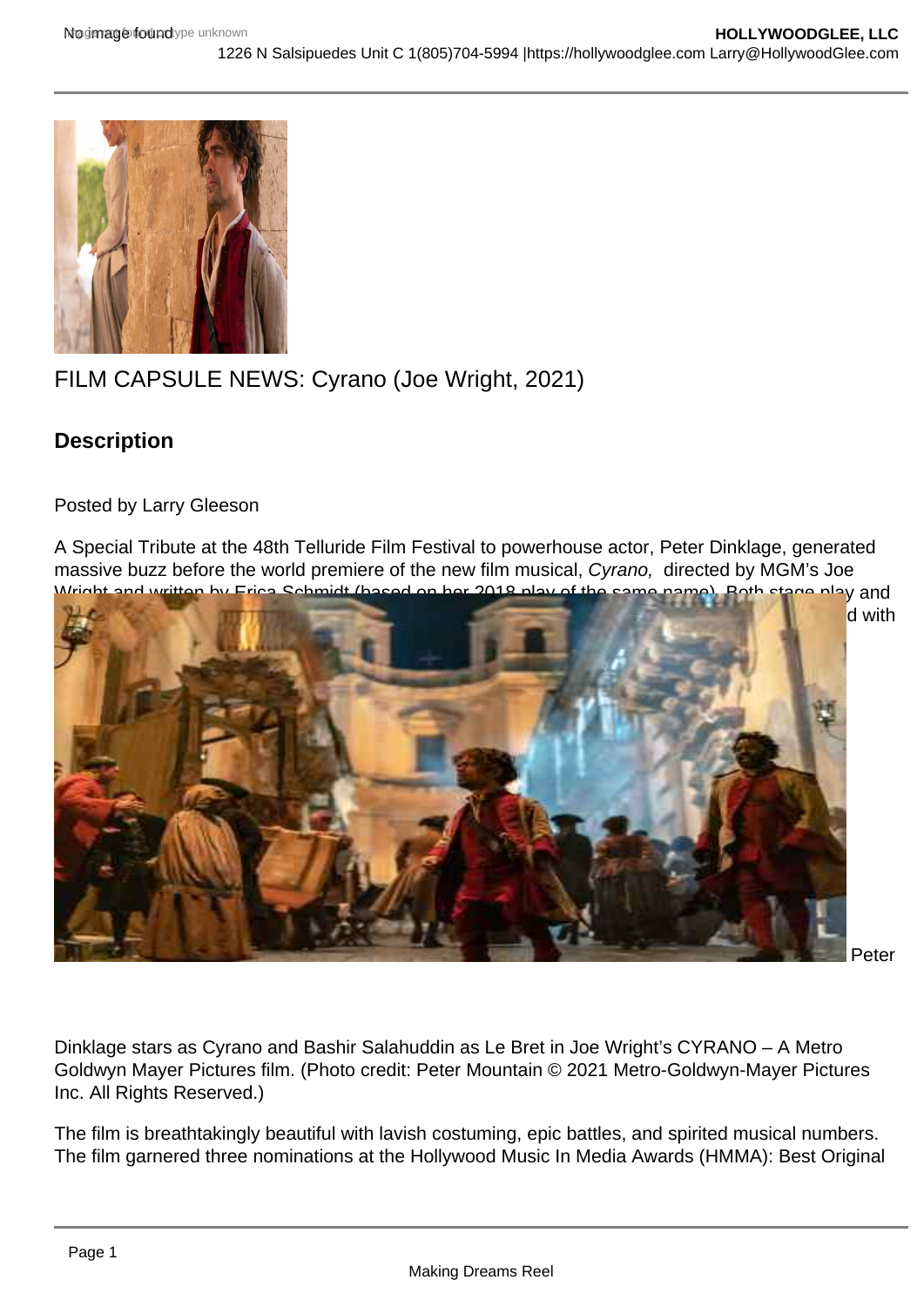Song – Feature Film for "Every Letter"; Best Song – Onscreen for "Whenever I Fall"; and, Best Music Themed Film, Biopic or Musical.

Haley Bennett stars as Roxanne in Joe Wright's CYRANO – A Metro Goldwyn Mayer Pictures film. (Photo credit: Peter Mountain © 2021 Metro-Goldwyn-Mayer Pictures Inc. All [Rights Reserved.\)](https://i0.wp.com/hollywoodglee.com/wp-content/uploads/2021/11/cyrano-Bennett.jpg?ssl=1)

**Haley** 

Bennett stars as Roxanne in Joe Wright's CYRANO – A Metro Goldwyn Mayer Pictures film. (Photo credit: Peter Mountain © 2021 Metro-Goldwyn-Mayer Pictures Inc. All Rights Reserved.)

In Cyrano Dinklage strongly carries the weight of the lead with a remarkable melancholic voice,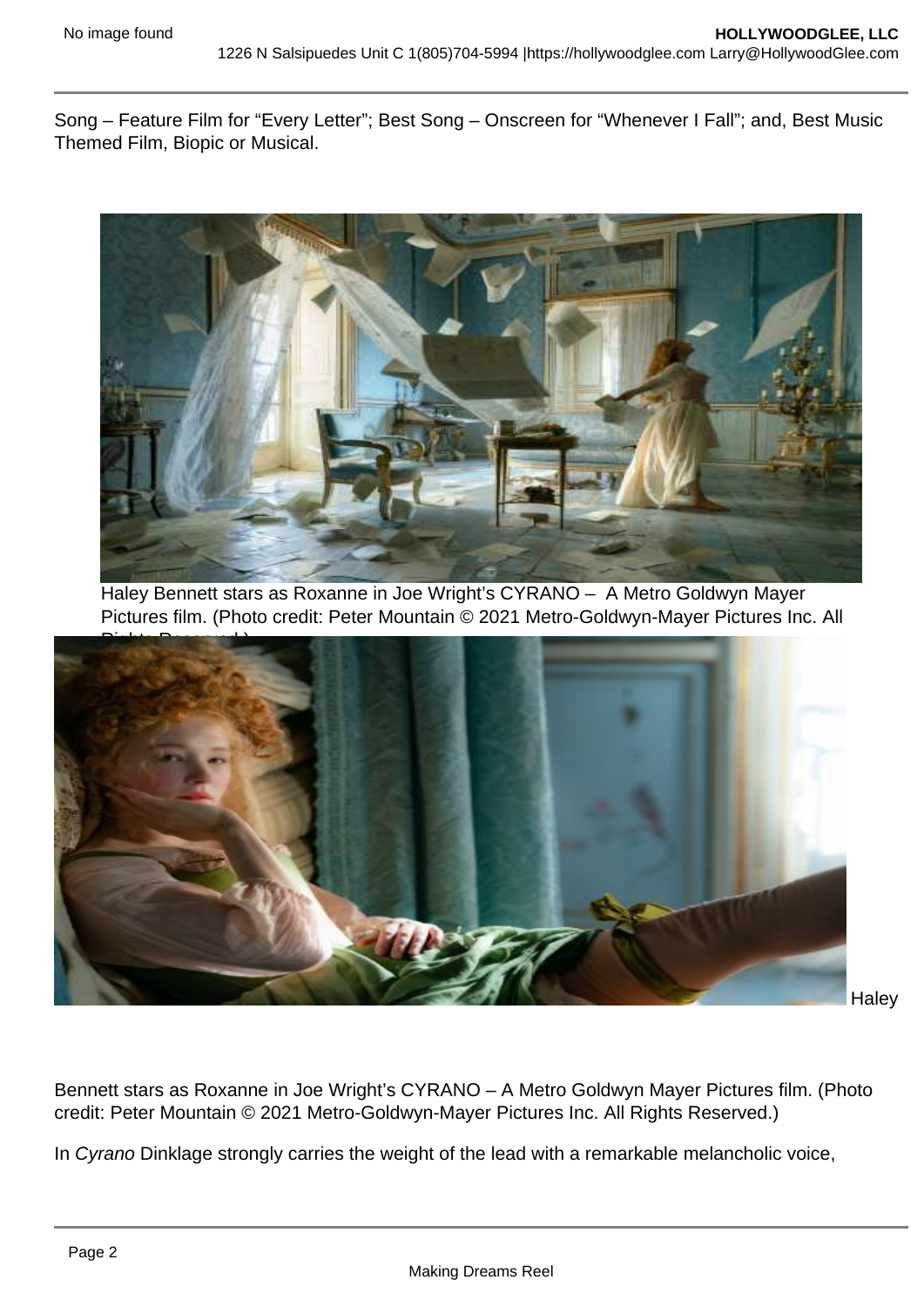enhanced and embossed by Haley Bennett's equally impressive performance as Roxanne. Both [Bennett and Dinklage are reprising their roles from the 2018 Connecticut-based Goodspeed Mus](https://i0.wp.com/hollywoodglee.com/wp-content/uploads/2021/11/cyrano-Bennett-Dinklage.jpg?ssl=1)icals production of Cyrano.

**Haley** 

Bennett stars as Roxanne and Peter Dinklage as Cyrano in Joe Wright's CYRANO – A Metro Goldwyn Mayer Pictures film. (Photo credit: Peter Mountain © 2021 Metro-Goldwyn-Mayer Pictures Inc. All Rights Reserved.)

Dinklage is a four-time Emmy Award-winner for his work as Tyrion Lannister in Game of Thrones and has turned in several strong performances on the big screen in Station Agent, Elf, and I Care A Lot, and was recently Dinklage was recently announced as a Gotham Award Performer Recipient. [Numerous pundits are mouthing Dinklage's performance as Oscar-caliber – the question being is](https://i0.wp.com/hollywoodglee.com/wp-content/uploads/2021/11/cyrano-Christian.jpg?ssl=1) it enough for this record-setting Emmy recipient to become an Oscar recipient?

Peter

Dinklage stars as Cyrano and Kelvin Harrison Jr. as Christian in Joe Wright's CYRANO – A Metro